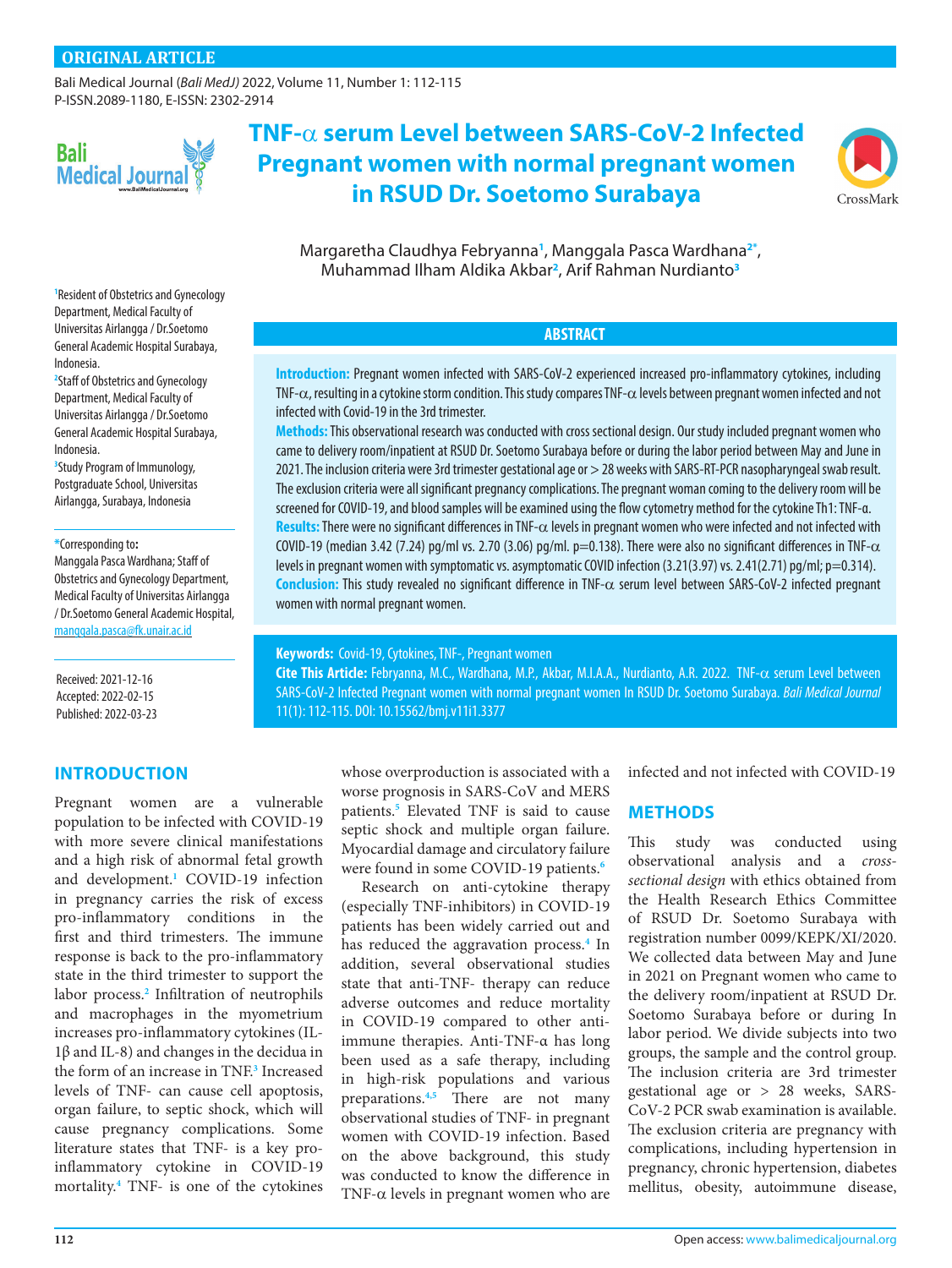kidney disease, intrauterine fetal death (IUFD), childbirth, and diagnosed with other infectious diseases. The patient will have 20cc of blood taken at arrival for blood sampling and 6cc into the yellow tube. Blood samples will be sent and centrifuged and then examined using the Facs Calibur in the Clinical Pathology laboratory of RSUD Dr. Soetomo.

The sample size is calculated based on unpaired numerical, analytical research formula. From the calculation, the result is 21.06, so the required sample size for each group is rounded up to a minimum of 21 samples. The research sample was by *consecutive sampling, a sampling technique in which every subject meeting the inclusion criteria* is selected until the required sample size is achieved. Sample possibility 10% is issued so that the sample is taken as many as 25 samples for each group. The instrument used is the *specimen kit*

BD CBA (*Cytometric Bead Array*)Human Th1/Th2 *Cytokine kit* II CAT No. 551809 with Facs *Calibur*,2 PCR machine *Roche Cobas Z480* and 1engine *Lepgen 96*, and brand reagents *Maccura* and *SD Biosensor*. The research took place from May to July 2021. The data analysis technique was a non-parametric study using the Mann-Whitney Test.

# **RESULT**

This study recruited 25 pregnant women with COVID-19 and 25 without COVID-19. The characteristics of the maternal age in the infected group were not different than the uninfected (p=0.47).

The characteristics of gestational age and reference origin did not show significant differences (p=0,175) and (p=1,000). A total of 12 (48%) pregnant women from the COVID-19 positive

group had clinical symptoms compared to 0 in the non-COVID group (p<0.0001). And 13 (52%) pregnant women in COVID-19 group had more pneumonia in chest x-ray compared to 2 (8%) in non-COVID-19 group (p=0.001). This result shows significant differences in the presence or absence of clinical symptoms and the appearance of pneumonia on chest radiographs for pregnant women who were infected and not infected with COVID-19 (**[Table 1](#page-1-0)**).

There is no significant difference in TNF- levels in pregnant women who are infected and not infected with COVID-19 (mean (IQR): 3.42 (7.24) vs. 2.70 (3.06) pg/ml; p=0.138) (**[Table 2](#page-1-1)**).

TNF- levels in women with COVID symptoms (3.21(3.97) pg/ml) were not different than those without symptoms (2.41(2.71) pg/ml) (**[Table 3](#page-2-0)**).

| <b>Variable</b>                 | <b>Pregnant Women Infected with</b><br><b>COVID-19</b><br>$(n=25)$ | <b>Pregnant Women Are Not Infected With</b><br>COVID-19 (n=25) | p-Value            |
|---------------------------------|--------------------------------------------------------------------|----------------------------------------------------------------|--------------------|
| Maternal age<br>(mean $\pm$ SD) | $30.52 + 5.18$                                                     | $31.56 + 5.48$                                                 | $0.475^{\circ}$    |
| $<$ 35 years old $(\%)$         | 18 (72%)                                                           | 18 (72%)                                                       |                    |
| $\geq$ 35 years old (%)         | 7(28%)                                                             | 7(28%)                                                         |                    |
| <b>Gestational age</b>          |                                                                    |                                                                |                    |
| (median, IQR)                   | 37(4)                                                              | 37(3)                                                          |                    |
| $28 - 36$ weeks(%)              | $10(40\%)$                                                         | 12 (48%)                                                       | $0.175^{\rm b}$    |
| $37 - 40$ weeks $(\%)$          | 15 (60%)                                                           | 13 (52%)                                                       | 0.569c             |
| Referred from                   |                                                                    |                                                                |                    |
| Inside Surabaya (%)             | 22 (88%)                                                           | 22 (88%)                                                       |                    |
| Outside Surabaya (%)            | 3(12%)                                                             | 3(12%)                                                         | 1.000c             |
| Symptom                         |                                                                    |                                                                |                    |
| Yes $(\% )$                     | 12 (48%)                                                           | $\Omega$                                                       |                    |
| No(%)                           | 13 (52%)                                                           | 25 (100%)                                                      | 0.000c             |
| <b>Chest Xray</b>               |                                                                    |                                                                |                    |
| Pneumonia (%)                   | 13 (52%)                                                           | 2(8%)                                                          | 0.001 <sup>c</sup> |
| Normal (%)                      | 12 (48%)                                                           | 23 (92%)                                                       |                    |

## <span id="page-1-0"></span>**Table 1. Characteristics between groups of pregnant women infected and not infected with COVID-19**

#### <span id="page-1-1"></span>**Table 2. Analysis of TNF- levels in pregnant women infected and not infected with COVID-19**

|                                          | <b>Pregnant Women Infected with</b><br>COVID-19<br>$(n=25)$ | <b>Pregnant Women Are Not Infected</b><br>With COVID-19 $(n=25)$ | P-value            |
|------------------------------------------|-------------------------------------------------------------|------------------------------------------------------------------|--------------------|
| TNF $\alpha$<br>(pg/ml)<br>(Median, IQR) | 3.42(7.24)                                                  | 2.70(3.06)                                                       | 0.138 <sup>b</sup> |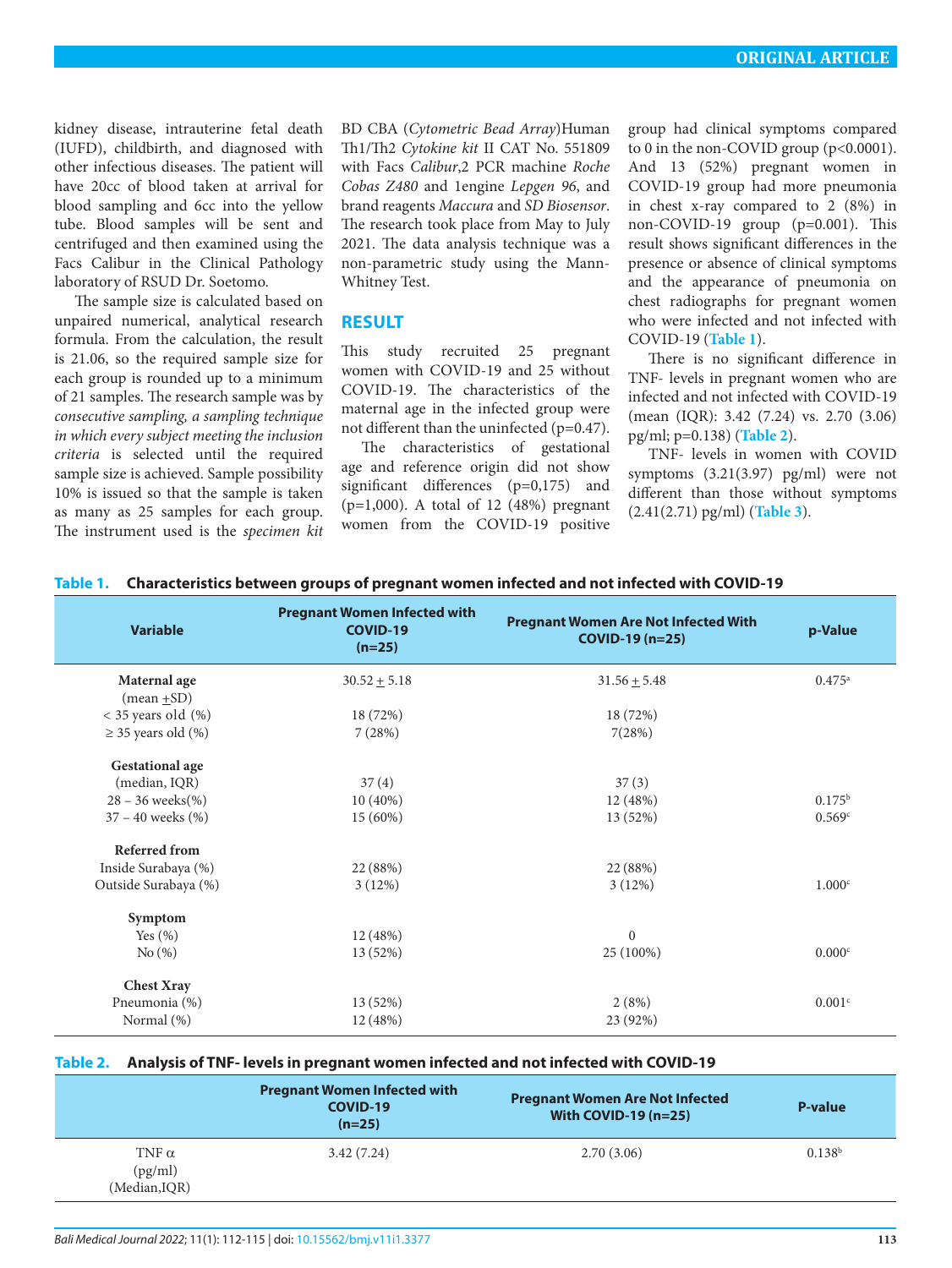|                                       | <b>With Symptoms</b><br>$(n = 12)$ | <b>Without symptoms</b><br>$(n = 13)$ | Nilai p         |
|---------------------------------------|------------------------------------|---------------------------------------|-----------------|
| TNF $\alpha$ (pg/ml)<br>(Median, IQR) | 3.21(3.97)                         | 2.41(2.71)                            | $0.314^{\rm b}$ |

<span id="page-2-0"></span>**Table 3. Analysis of TNF- levels based on the presence or absence of clinical symptoms of COVID-19 in pregnant women infected with COVID-19**

# **DISCUSSION**

Pregnant women are a vulnerable population to be infected with COVID-19 with more severe clinical manifestations, so there is a high risk of disturbing fetal growth and development.**[1](#page-3-0)** According to research conducted by Wardhana et al. in 2021, more attention should be paid to the symptoms of Covid-19 because they are associated with lower gestational age and birth weight, poor clinical parameters, and the need for intensive care maternal mortality.**[7](#page-3-1)** From April 2020 – April 2021 data at RSUD Dr. Soetomo Surabaya, from 175 pregnant women infected with COVID-19, 134 (76.5%) people aged 25- 34 years, while the research of Wardhana et al. showed that from 23 patients, 18 (78.3%) were aged 20-35 years.**[7](#page-3-1)** The main finding of this study was that there was no difference in inflammatory markers in third-trimester pregnant women who were infected compared to those who were not infected with COVID-19.

In this study, there was no significant difference in TNF- levels in pregnant women who were infected and not infected with COVID-19. Although TNF- levels tended to be higher in pregnant women infected with COVID-19 than pregnant women not infected with COVID-19. A study conducted by Ying et al. compared inflammatory cytokines, including TNF- in COVID patients and healthy controls. Compared with healthy control samples, serum TNF levels were higher in COVID-19 patients.**[8](#page-3-2)**

The increase in TNF- levels was not significant because it might be related to the day of blood sampling to measure TNF-α. The sampling process cannot be taken on an ideal cytokine storm period. Continuous monitoring of recovered COVID-19 patients showed that TNFlevels at 15-42 days and IL-4 at 29-42 days were significantly higher than those at 0-14 days<sup>9</sup>. In this study, the average sample was taken on days 1-5 of symptoms of COVID so that it had not entered the cytokine storm phase so that TNF- levels had not increased significantly compared to when sampling was carried out on days 15-42 of symptoms.

Research conducted by Merza MY et al. did not find a significant increase in TNF levels in positive covid patients compared to controls. TNF- levels that do not increase in positive covid patients can be caused by differences in sampling time, specific stages of the coronavirus life cycle in the host and differences in disease severity. TNF- production is downregulated or inhibited by T-helper production. TNFR2 expression is upregulated in activated Tregs and can be detected in activated conventional T cells, although to a lesser extent than inactivated Tregs.**10**

In this study, there was no significant difference in TNF-α levels from the symptomatic vs. asymptomatic COVID-19 pregnant women ( $p = 0.314$ ). TNF- levels in women with symptomatic COVID tend to be higher than those without symptoms. These findings are in line with Ying et al., which showed that serum TNFlevels in asymptomatic COVID cases were significantly lower than in symptomatic COVID cases.**[8](#page-3-2)** In the study conducted by Chan YH et al., pro-inflammatory cytokines and chemokines were expressed in IL-18, TNFSF8, TNFSF13B, TNFSF4, IL27, IL1RN TNFSF10, IFNG, CXCL8, CXCL10, CCL8, and CCL2 were increased in symptomatic COVID patients when compared with asymptomatic COVID.**11** However, Han H et al., no differences in inflammatory cytokine levels were observed between asymptomatic and symptomatic COVID-19 patients.<sup>[12](#page-3-3)</sup> However, in Han et al.'s study, all symptomatic COVID-19 patients had only mild or moderate symptoms, none of which had severe symptoms. In addition, in the study of Karki R et al, serum levels

of TNF- and IL-1 $\alpha$  in moderate and severe cases of COVID-19 patients showed a non-significant increase because the host immune system response may be different from SARS-CoV-2 and may be due to infection from the other pathogen.**[9](#page-3-4)** From some of the previously mentioned studies, it can be concluded that the relationship between TNF- and clinical symptoms in third-trimester pregnant women infected with COVID-19 is still unclear.

There were no significant differences in serum TNF-@ level in this study between pneumonia vs. non-pneumonia COVID-19 pregnant women. TNF- levels in women with pneumonia tend to be higher than in non-pneumonia pregnant women. Clinical examinations and radiological investigations were reviewed to determine the severity of the patient's COVID-19 illness. In a study conducted by Chen L et al. in 2020, 106 patients with 12 COVID-19 patients without pneumonia and 94 COVID-19 patients with pneumonia.**13** Compared with COVID-19 without pneumonia, COVID-19 with pneumonia had significantly higher serum interleukin (IL)-2R, IL-6, and tumor necrosis factor (TNF)-α. These results suggest that an increase in the tumor necrosis factor (TNF)-α cytokine is significantly associated with the presence of COVID-19 pneumonia. Cytokine storm is characterized by an exaggerated inflammatory reaction in which proinflammatory cytokines are increasingly released in response to infection. This process can result in tissue injury and an unfavorable prognosis. The lungs are the main target organ during SARS-CoV-2 infection. ARDS is the most important cause of death in COVID-19, so it is important to evaluate the role of cytokines in lung injury in COVID-19 patients and seek to find potential therapeutic targets for lung injury management in COVID-19 pneumonia.